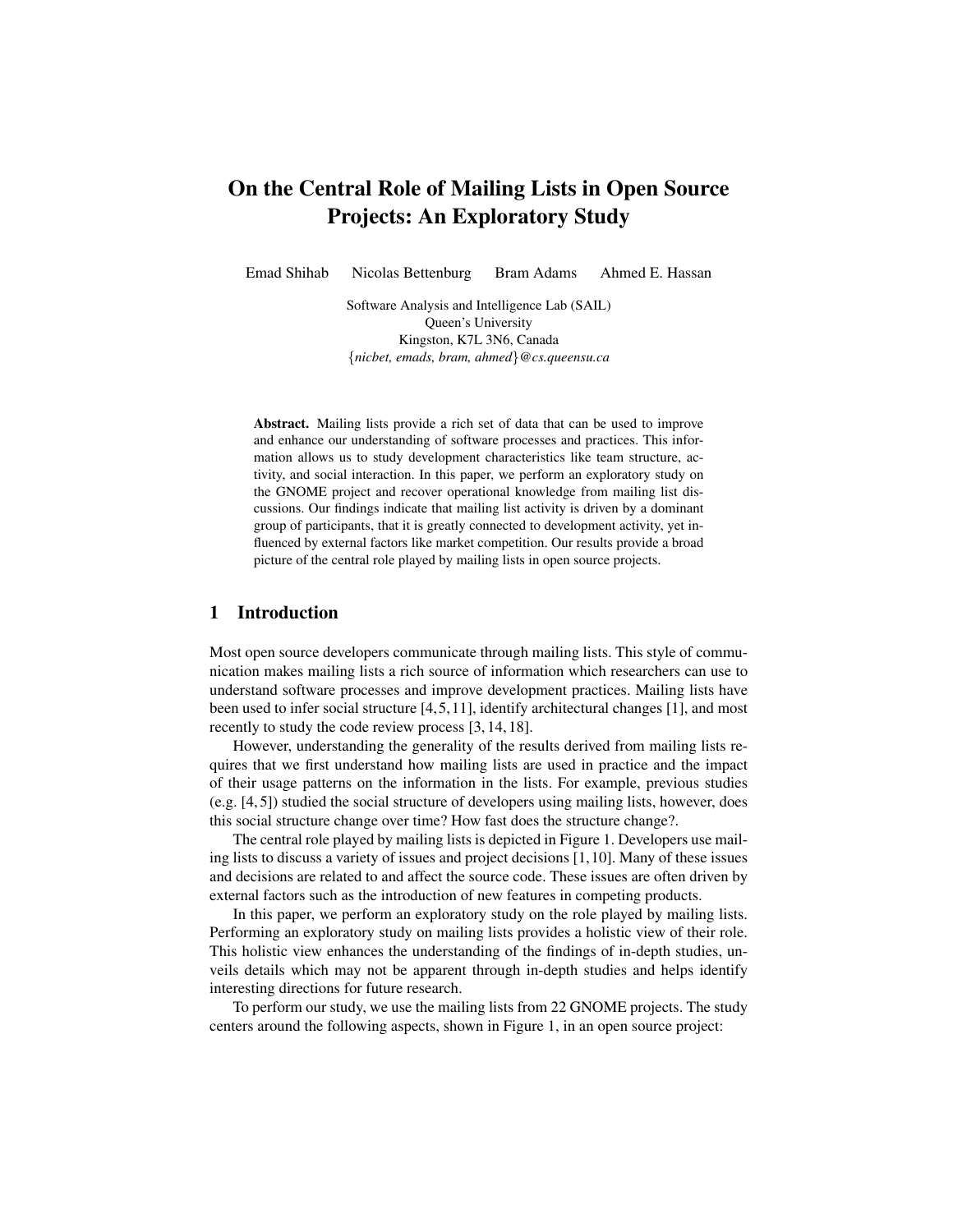

Fig. 1. The central role of Mailing lists in open source projects

| <b>Project name</b> |           |        |       |     |  | Start date Messages Participants Age (months) Threads Application Domain |
|---------------------|-----------|--------|-------|-----|--|--------------------------------------------------------------------------|
| Deskbar Applet      | $Oct-05$  | 1,098  | 106   | 39  |  | 340 Search interface                                                     |
| Ekiga               | Aug- $06$ | 5,389  | 690   | 29  |  | 1,200 Teleconferencing                                                   |
| Eog                 | $Mar-01$  | 458    | 106   | 93  |  | 233 Image viewer                                                         |
| Epiphany            | $Dec-02$  | 5,735  | 905   | 73  |  | 1,608 Web browser                                                        |
| Evince              | $Jan-05$  | 1,358  | 415   | 48  |  | 566 Document viewer                                                      |
| Evolution           | $Jan-00$  | 53,927 | 6,026 | 96  |  | 15,718 Email client                                                      |
| Games               | Feb-03    | 1,590  | 190   | 71  |  | 531 Computer games                                                       |
| Gdm                 | $Mar-00$  | 2,578  | 675   | 105 |  | $1,040$ Display manager                                                  |
| Gedit               | Apr- $00$ | 2,237  | 530   | 104 |  | 919 Text editor                                                          |
| Multimedia          | $Oct-00$  | 1.646  | 273   | 98  |  | 507 Multimedia library                                                   |
| <b>Network</b>      | Aug-03    | 673    | 105   | 65  |  | 267 Network tools                                                        |
| Power Manager       | $Jan-06$  | 1,059  | 199   | 36  |  | 305 Power management                                                     |
| <b>Themes</b>       | $Jan-98$  | 1,310  | 221   | 132 |  | 447 Window manager                                                       |
| Utils               | $Oct-04$  | 358    | 106   | 51  |  | 279 Utility applications                                                 |
| Control Center      | $Dec-99$  | 1,478  | 168   | 97  |  | 311 Configuration                                                        |
| Libsoup             | $May-06$  | 83     | 24    | 32  |  | 41 HTTP library                                                          |
| Metacity            | $Sep-05$  | 262    | 48    | 40  |  | 59 Window manager                                                        |
| <b>Nautilus</b>     | Apr- $00$ | 22,488 | 2,384 | 105 |  | 5,582 File manager                                                       |
| Orca                | $Jan-06$  | 11,930 | 516   | 36  |  | 3,598 Screen reader                                                      |
| Screensaver         | $Oct-0.5$ | 139    | 25    | 39  |  | 30 Screensaver                                                           |
| Seahorse            | $Jun-07$  | 252    | 34    | 19  |  | 116 Encryption management                                                |
| System tools        | Nov-99    | 1,832  | 327   | 98  |  | 792 System admin tools                                                   |

Table 1. General overview of the GNOME mailing lists studied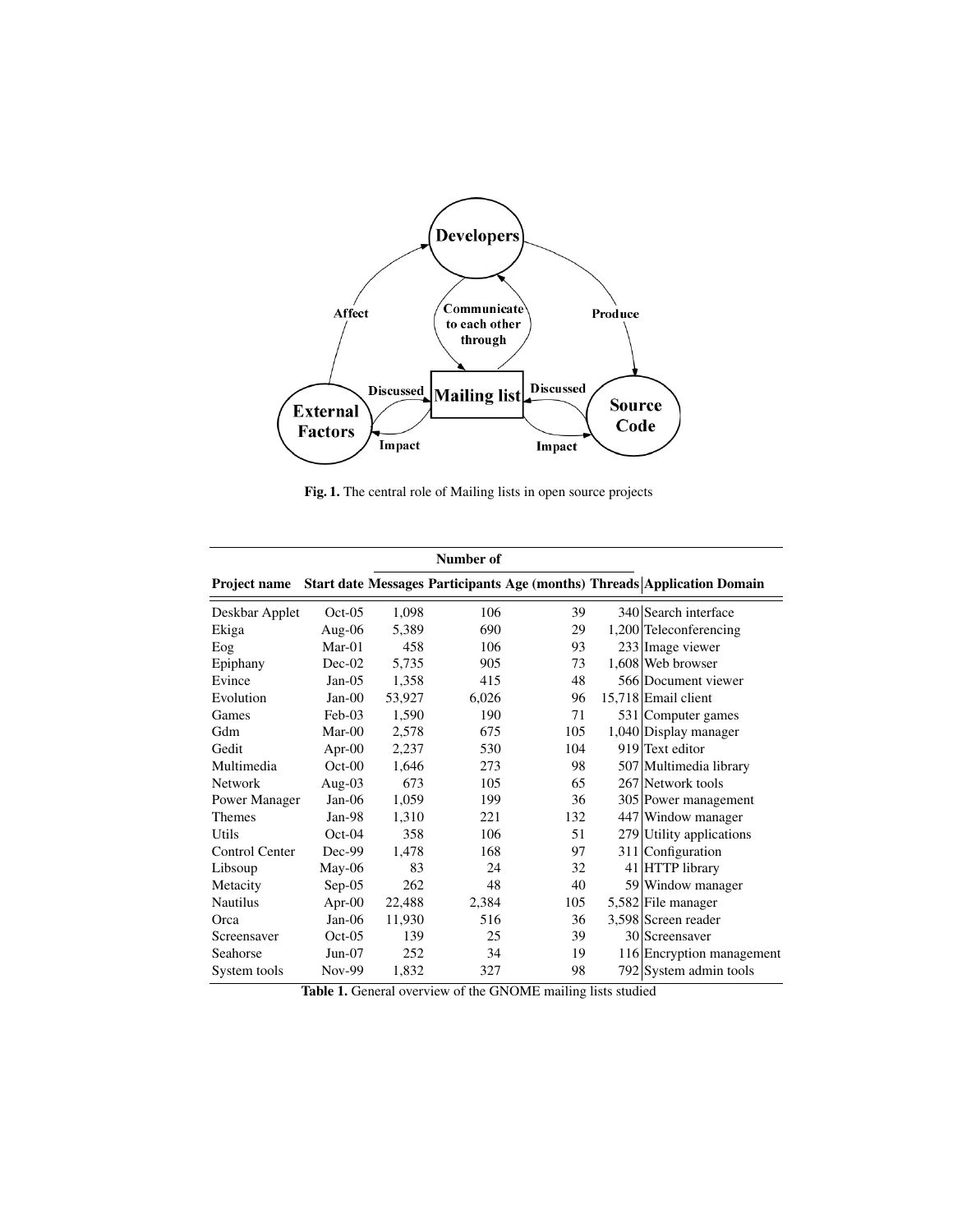– Developers: We characterized the communication style of mailing list's participants, i.e., the developers from the development mailing lists.

*We found that a small number of developers play a central role in driving the mailing list activity. We also found that these developers remain stable throughout the lifetime of a project.*

– Source code: We explored the impact of mailing list activity on the source code activity, i.e., changes.

*We found that there is a high correlation between mailing list activity and source code activity.*

– External Factors: We examined the effect of external factors, such as competing products on mailing list activity.

*We found that competing products shape and drive many of the discussions on mailing lists.*

Overview of Paper. The rest of the paper is organized as follows: Section 2 discusses the motivation for using the GNOME project as a case study and presents statistics about the project. We present and analyze our findings in Section 3. The threats to validity are discussed in Section 4 and the related work is presented in Section 5. Section 6 concludes the paper.

## 2 GNOME as a Case Study

In this section, we detail the case study project used in our study. The GNOME project is composed of approximately two million lines of code and has more than 500 different contributors from all over the world [9]. The GNOME project is composed of many small projects that cover a wide range of applications, e.g., email client, text editor, and file manager. The main source of communication for GNOME developers is the developer mailing list for each project. These projects vary in size, age, user and developer base. We expect these differences in size, age, and domain to have an impact on the mailing lists of these projects. Therefore, studying the mailing lists of the different projects can lead to interesting and generalizable findings and open new directions for future research.

Table 1 presents a general overview of the mailing lists used for this study. The Project name column lists the name of the GNOME module. The Start date, Number of Messages, Number of Participants, Age and Number of Threads columns list the month and year of the first commit to the project's trunk (derived by examining the source control repository for the project), the total number of messages, the number of participants, the age, and the number of threads of the GNOME projects, respectively. In addition, the Application Domain column lists the application of the project. All calculations are based on the participation from the start date listed till the end of 2008, inclusive.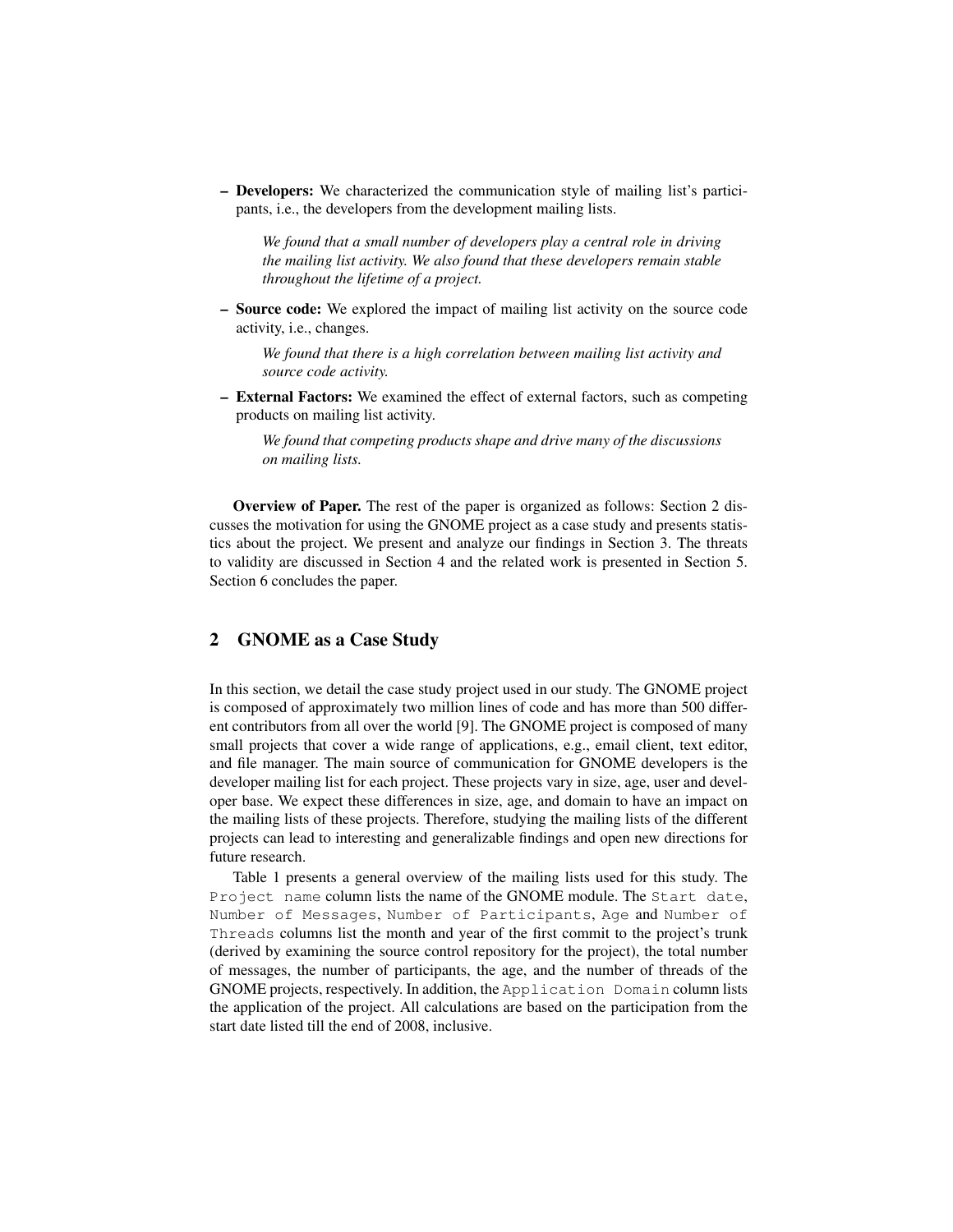## 3 Results and Analysis

We now study the three aspects outlined in Figure 1 using the GNOME mailing list data. Subsections 3.1 and 3.2 cover the developers aspect, subsection 3.3 covers the source code aspect and subsection 3.4 covers the external factors aspect. We start each subsection by presenting our motivation to explore the aspect. We then describe the approach that we used to perform our exploration. Finally, we present our results and outline our main findings.

Since most of the GNOME mailing lists have low activity, we will often use the Evolution and Nautilus projects to more closely explore many of our findings since the two projects account for more than 65% of the total messages. We highlight the results that generalize for the rest of the 20 projects, where applicable.

#### 3.1 Communication Style in Mailing Lists

*Is mailing list activity mostly driven by a few participants (a dominant group) or is the participation evenly distributed? Does the dominant group engage in discussions with others or is it mostly involved in internal discussions?*

Motivation. The Pareto principle (also known as the 80-20 rule), which states that the majority of the effects come from a minority of the causes, has applications in many fields. For instance, research shows that  $20\%$  of the code contains  $80\%$  of the bugs [8]. We hypothesize that there exist a few key participants (who we call the *dominant group*) in mailing lists, that are responsible for most of the messages posted on the mailing list. Most likely, they are members who are very knowledgeable about the project and use their knowledge to support newcomers and casual participants (who we call the *casual group*). It is important for us to investigate whether these experts exist on mailing lists for two reasons: 1) one can address his/her questions directly to such experts to receive a more accurate and speedy response and 2) the discussions of these experts can be used for future reference by others who are less knowledgeable about the project.

In addition, if such a group exists, we would like to know if they actively engage in discussions with others who are outside of the dominant group. If in fact they do engage with others then we can safely assume that newcomers and less experienced developers will benefit from these experts. If we determine otherwise, i.e. that the dominant group is a closed group, then newcomers and other participants may be better off reading previous discussions and learning from them rather than attempting to establish direct contact with the dominant group members.

**Approach.** We measured the number of messages contributed by the top  $10\%$  most active participants, who we call the dominant group. We found evidence that in fact there does exist a dominant group for each of the 22 GNOME mailing lists. The dominant group contributes a large amount of the messages posted.

Then, we examined the active discussion threads and classified these active threads into threads with:

– Dominant group members only: A high number of such threads implies that the dominant group is a closed group that does not engage with others.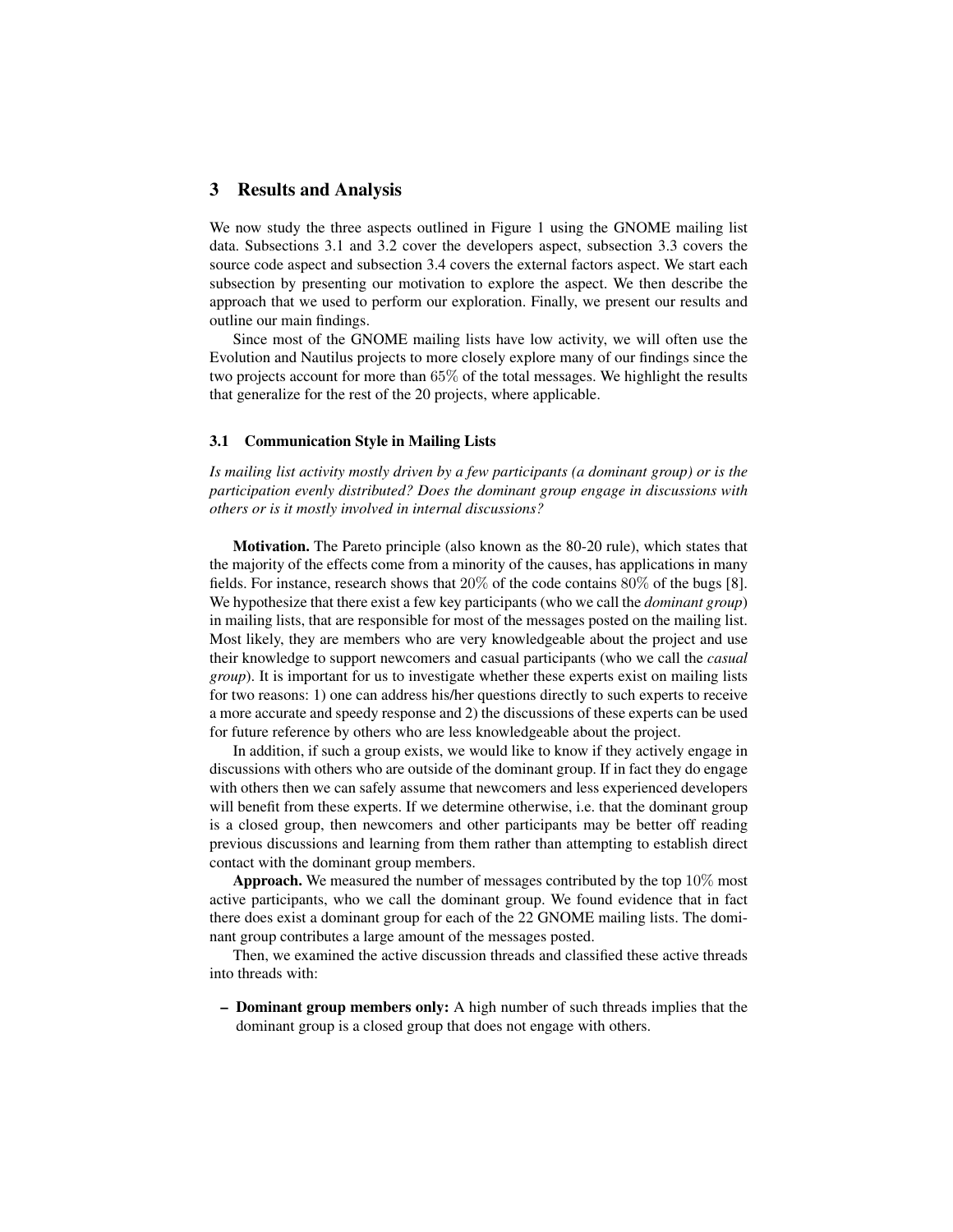

Fig. 2. Distribution of discussion types in the Evolution project

- Dominant and casual members together: A high number of such threads is a good indicator of a stimulating mailing list where expert and casual participants actively engaging in discussions.
- Casual group members only: A high number of this type of discussion would indicate that the casual members are not integrated into the mailing list.

Results. In addition to finding out that there exists a dominant group in each mailing list, we quantified their contribution. We found that on average the dominant group accounts for approximately 60% of the messages. *This finding is consistent across all of the 22 GNOME projects*. We did not observe a consistent finding when we considered the top 20% of the participants (i.e. we did not find evidence of the Pareto principle).

We plot the number of threads for the Evolution and Nautilus projects in Figures 2 and 3, respectively. In both projects, we found that the majority of the active discussions involve dominant and casual group members. On average, in 82% of the discussions dominant and casual group members were present. In 16% of the discussions, dominant group members were discussing exclusively and in the remaining 2% of the discussions the casual members discussing exclusively. We believe that it is a sign of a productive mailing list when the two groups actively engage in discussions, with the dominant group members most likely playing a supporting role for the casual group members.

However, in some cases a high percentage in discussions that involve dominant and casual members may not be desired. For example, some dominant group members may be overwhelmed by a high number of questions from casual members (since casual members may make unreasonable requests from more knowledgeable dominant group members). Whether a high number of discussions between casual and dominant group members is indicative of a productive mailing list depends on the product domain and the mailing list's members' knowledge.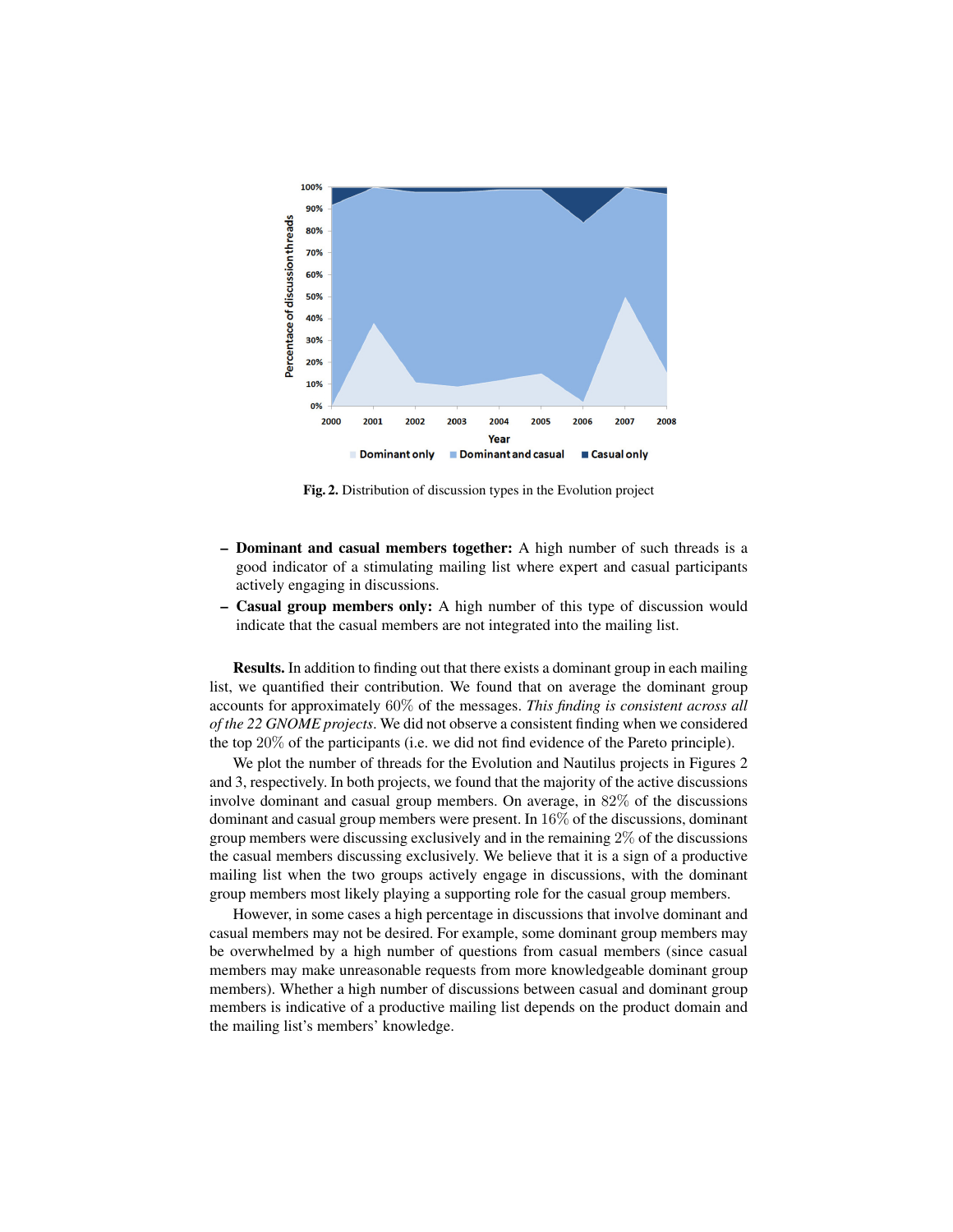

Fig. 3. Distribution of discussion types in the Nautilus project

10% *of mailing list participants (the dominant group) contribute* 60% *of the messages in a mailing list. The dominant group is very active and is engaging with outside-members, i.e. casual members.*

✟

✠

## 3.2 Stability of Mailing List Participants

☛

 $\overline{\phantom{0}}$ 

*Do dominant group members change over time? If so, how much are they changing by? How is their stability compared to rest of the mailing list participants?*

Motivation. As we have seen in the previous subsection, the dominant group plays an important role in the mailing list. They contribute the majority of messages posted and are involved in approximately 96% of active discussions. For this reason, it is quite important that dominant group members do not change frequently. We study the stability of the dominant group. In particular, we measure the variation in the dominant group over time. A relatively stable dominant group (i.e. one that does not change frequently) is desirable because it means that dominant group members spend enough time in the project and achieve a higher level of expertise to better support casual group members.

Approach. To measure the stability of members in the dominant group, we performed two studies:

- Dominant group change over time: We measured the change between two consecutive years. This gives us a measure of how much a dominant group changes by from one year to the next.
- Dominant group change compared to casual group change: We measured the change of the casual group for two consecutive years and compared it to the change in the dominant group.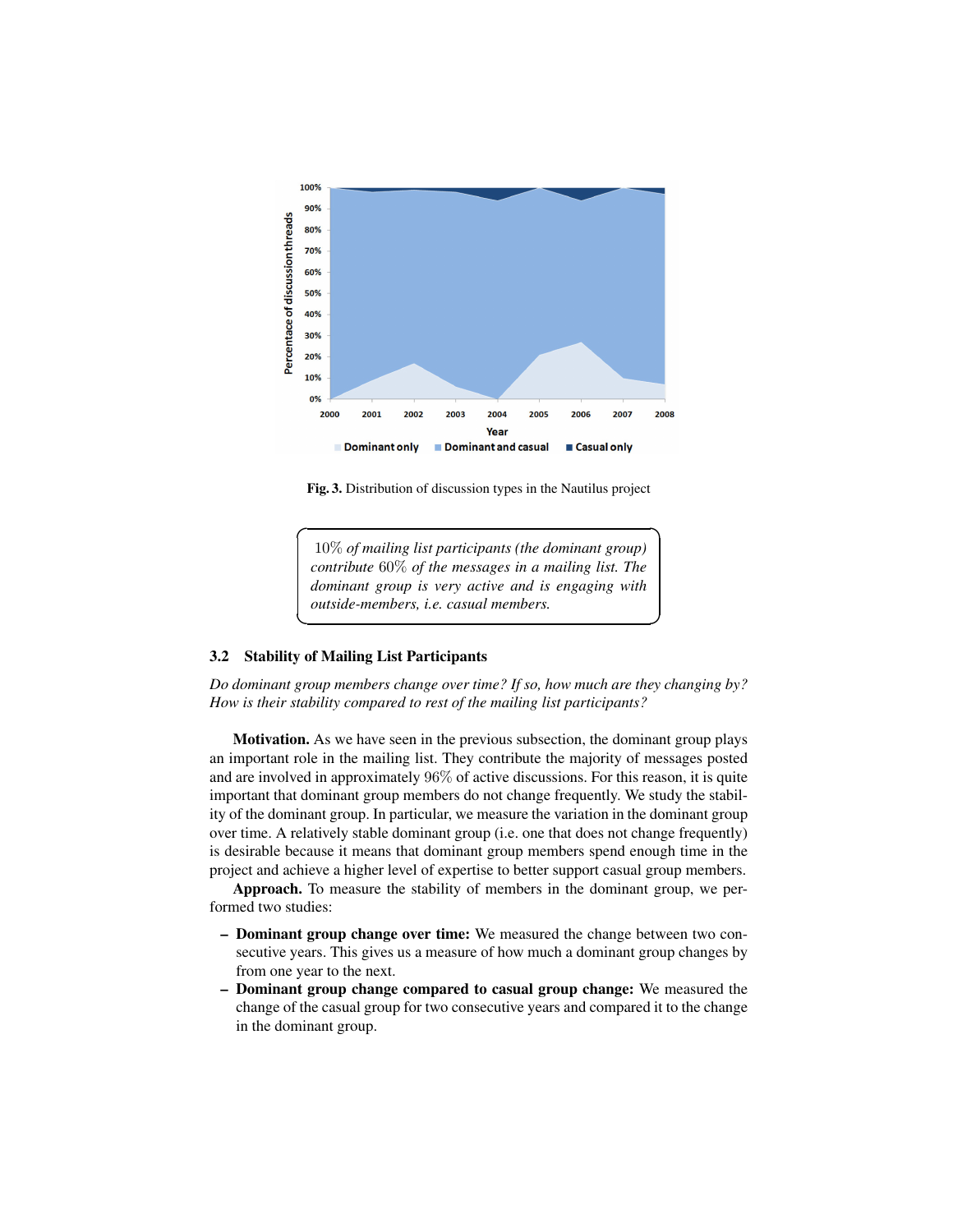|             | <b>Evolution</b> |      | <b>Nautilus</b>                        |      |  |
|-------------|------------------|------|----------------------------------------|------|--|
| <b>Year</b> |                  |      | <b>Dominant Casual Dominant Casual</b> |      |  |
| $2000 - 01$ | 0.68             | 0.11 | 0.73                                   | 0.20 |  |
| $2001 - 02$ | 0.74             | 0.11 | 0.55                                   | 0.20 |  |
| $2002 - 03$ | 0.63             | 0.16 | 0.40                                   | 0.21 |  |
| $2003 - 04$ | 0.74             | 0.16 | 0.85                                   | 0.23 |  |
| $2004 - 05$ | 0.84             | 0.16 | 0.76                                   | 0.24 |  |
| $2005 - 06$ | 0.70             | 0.19 | 0.95                                   | 0.24 |  |
| $2006 - 07$ | 0.35             | 0.17 | 0.88                                   | 0.19 |  |
| $2007 - 08$ | 0.80             | 0.15 | 0.77                                   | 0.16 |  |
| Average     | 0.69             | 0.15 | 0.73                                   | 0.21 |  |

Table 2. Cosine distance of dominant and casual groups of the Evolution and Nautilus projects

We used the Cosine Distance (CD) similarity metric to measure the similarity between the groups in two consecutive years. The CD metric outperforms other simple measures such as intersection or proportion which only measure the existence of a participant but not their level of contribution. The CD similarity is defined as:

$$
CD(P,Q) = \frac{\sum_{x} P(X)Q(X)}{\sqrt{\sum_{x} P(X)^2} \sqrt{\sum_{x} Q(X)^2}},
$$
\n(1)

where  $P(X)$  and  $Q(X)$  represent the two input distributions to be compared. A value of 0 for the CD metric means that the group has changed drastically across two years with no members in common. A value of 1 for the CD metric indicates that the group is the exact same (i.e. is it a very stable group).

The Cosine Distance metric takes as input two participation distributions – one for each of the years under study. Each distribution has the contribution of each of the participants for that year. So when comparing the dominant group for the year 2000 and year 2001, the 2000 and 2001 participation distribution for the dominant group is used. One major challenge we faced when conducting this study was the use of multiple aliases by developers [4]. We used heuristics based on regular expressions to address this challenge as detailed in our previous work [2].

Results. The calculated CD values for the Evolution and Nautilus projects are shown in Table 2. It is observed that the dominant group is more stable than the casual group. On average, the dominant group is 3 times more stable than the casual group. *These two findings are observed across all of the 22 GNOME projects*. The same stability of social structures were also observed with the FLOSS projects [22]. This is a positive sign about the health of the dominant groups of many of these projects. Dominant group members, who are critically important to the mailing list of the project are stable enough to pass their knowledge to newcomers and casual group members.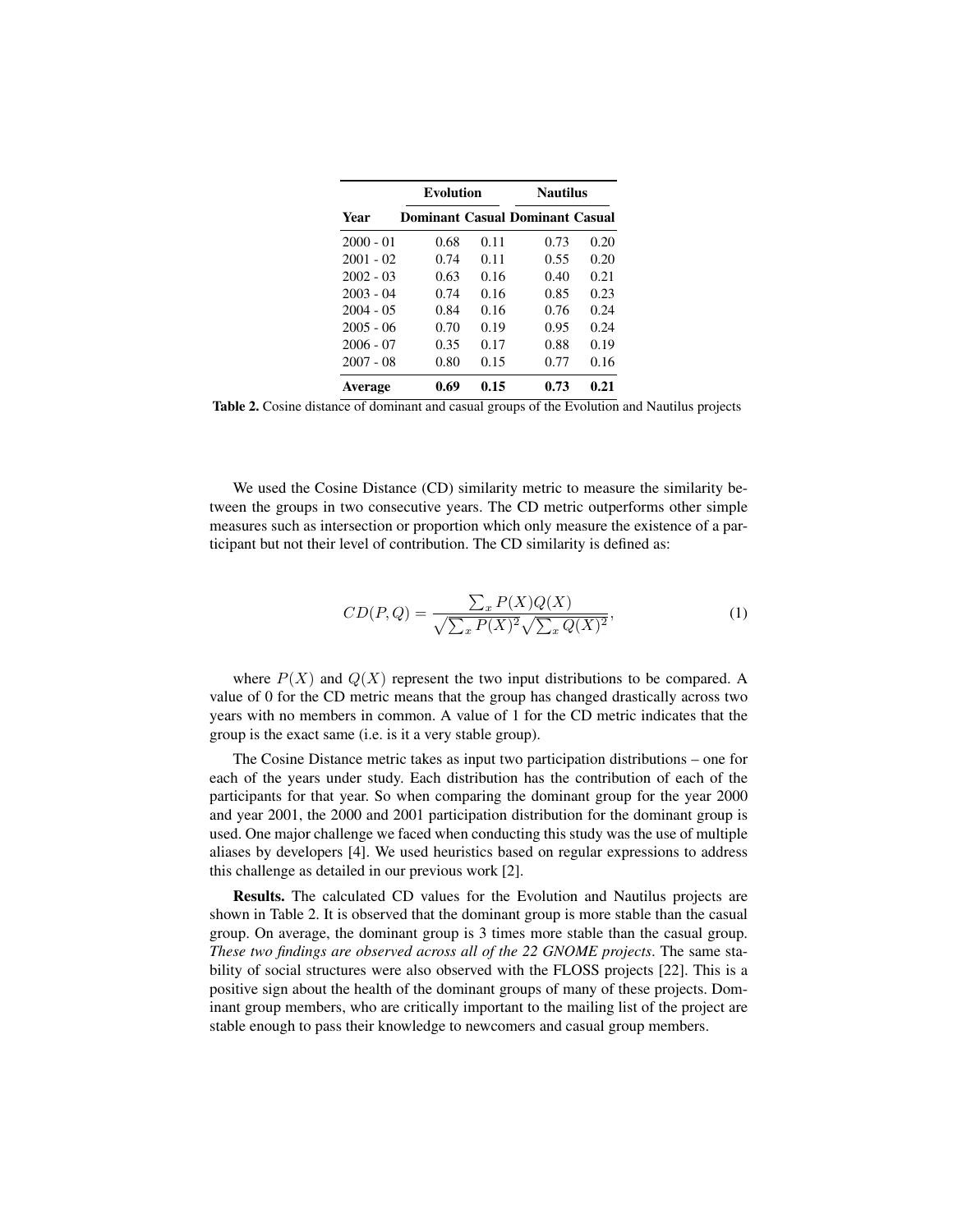|                                  | <b>Type of change</b> |                |      |  |
|----------------------------------|-----------------------|----------------|------|--|
| <b>Project</b> Add Remove Modify |                       |                |      |  |
| Evolution 0.83                   |                       | $0.60^{\circ}$ | 0.61 |  |
| Nautilus 0.32                    |                       | 0.53           | 0.85 |  |

Table 3. Correlation between the number of messages per year and the type of source code change

*The participants in the dominant group are very stable over time. On average, they are about 3 times as stable as casual participants.*

#### 3.3 Source Code Activity and Mailing List Activity

 $\overline{a}$ 

✝

*Can mailing list activity be used to infer information about source code activity (amount of work done on the source code)?*

Motivation. Since mailing lists are the main source for developer communication [10], we expect that mailing lists contain useful information about the source code of a project. We want to explore if we can infer the types of source code changes and the level of activity done on the source code through the mailing list activity. Because developers often use the mailing list to discuss their source code changes and get assistance or feedback on these changes [14], we hypothesize that there will be high correlation between the mailing list activity and the code activity. Or in other words, the more work done on the source code, the more it will be discussed on the mailing list and vice-versa.

Approach. We mined the SVN source control repository and extracted the number of lines added, removed and modified per year for each project. We defined a Code Activity (CA) metric, defined as:

$$
CA(Y) = A_Y + R_Y + M_Y, \t\t(2)
$$

☎

✆

where  $A_Y$ ,  $R_Y$  and  $M_Y$  refers to the number of lines of source code added, removed and modified in year  $Y$ , respectively. We used this metric and measured the correlation between it and the mailing list activity, i.e., the number of messages per year. Furthermore, we examine the correlation between the number of messages and the type of the performed change (add, delete, modify).

Results. The number of messages per year and the Code Activity for the Evolution and Nautilus projects are plotted in Figures 4 and 5, respectively. It can be observed that there is a high correlation between the number of messages on the mailing list and the Code Activity metric. This finding shows that developers do rely heavily on the mailing list to discuss source code changes. As for the correlation between the level of mailing list activity and the type of change, we present the results in Table 3. We found that in the Evolution project, the highest correlation was between the number of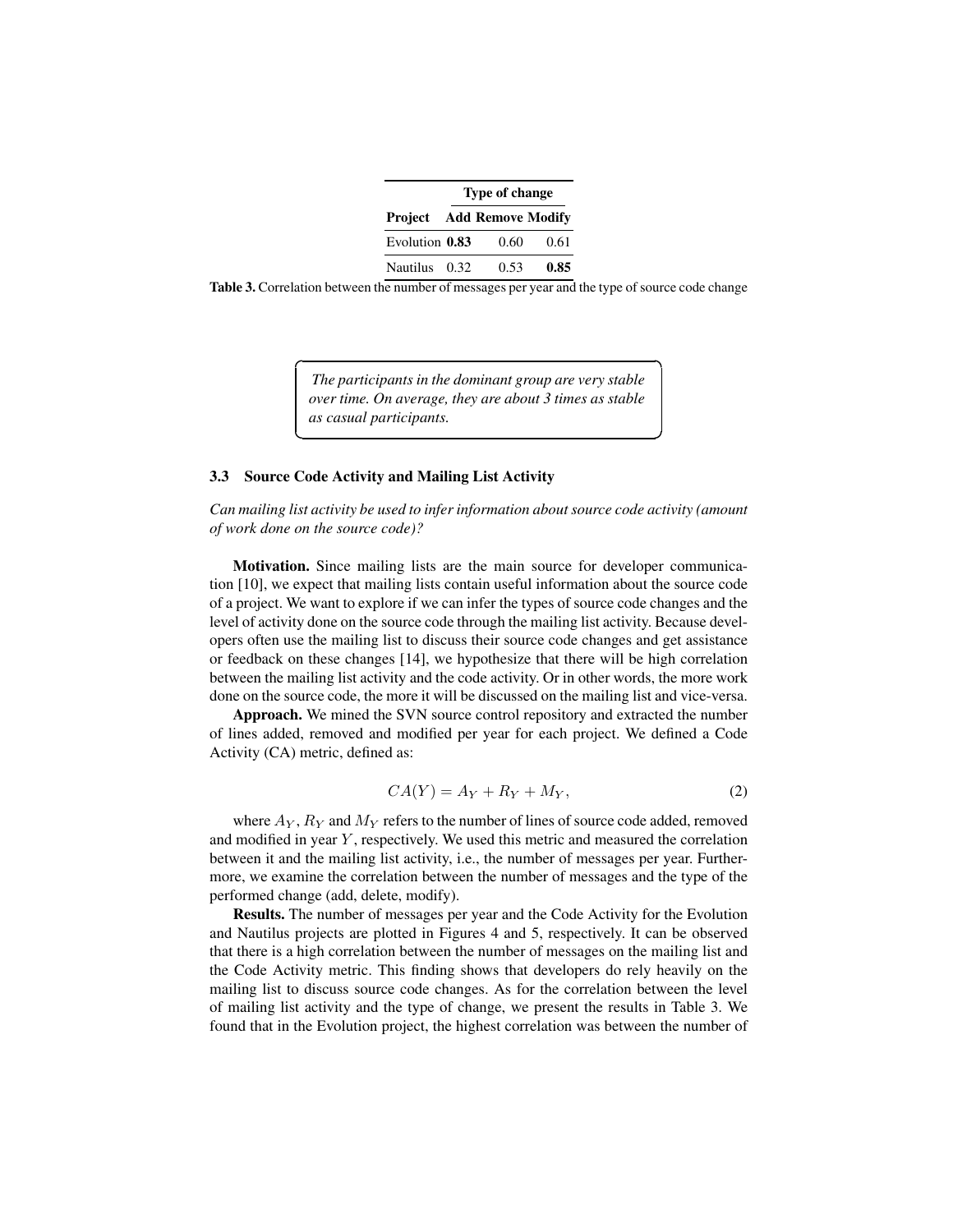

Fig. 4. Number of messages and Code Activity for the Evolution project

messages and the lines of code added ( $\rho = 0.83$ ). On the other hand, in the case of the Nautilus project, we found that the highest correlation is between the number of messages and the lines of code modified ( $\rho = 0.85$ ). It seems that in the Evolution project, participants are discussing code additions more than they are discussing code removal or modifications, while for the Nautilus project, code modifications are being discussed more than code additions and removals. We believe that further investigation is needed here to better understand the rationale for this discrepancy between both projects and whether it indicates different development and communication styles.

To verify, we measured the occurrence of terms that indicate code additions and code modifications in the mailing lists of the two projects. Since most commonly, code additions involve the introduction of new features, we classified the terms "new features" and "feature request" as indicators of code additions. Code modifications are usually carried out to fix bugs which are found during the testing phase and applied via patches. For this reason, we associate the terms "bug", "patch", "testing", and "maintain" to code modifications. We observed that in the Evolution mailing list, the terms associated with the addition of new features were mentioned in 57% more messages than on the Nautilus mailing list. On the other hand, the terms associated with code modifications were mentioned in 75% more messages in the Nautilus mailing list compared to the Evolution mailing list. The findings are consistent with our correlation results shown in Table 3.

> *Mailing list activity is closely related to source code activity. In addition, mailing list discussions are good indicators of the types of source code changes being carried out on the project*

☛

 $\searrow$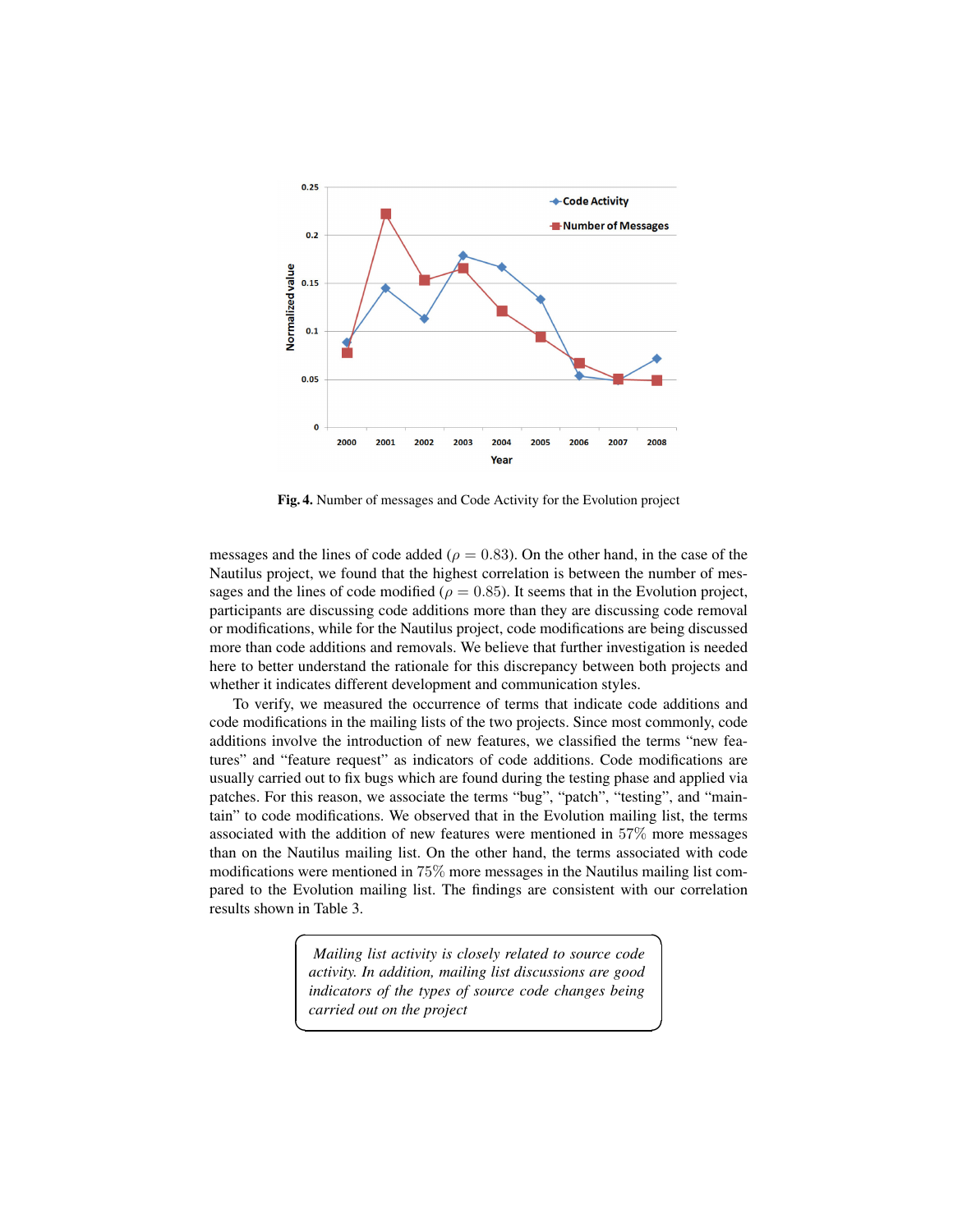

Fig. 5. Number of messages and Code Activity for the Nautilus project

#### 3.4 Effect of External Factors on Mailing List Activity

*Can we observe the effect of external factors on mailing list activity?*

Motivation. One of the benefits of studying mailing lists is that they can provide us with knowledge about issues that indirectly affect a project, i.e., external factors. Market competition and management changes are examples of external factors. Such knowledge about external factors is often hard to uncover as it is not recorded in the source code or documentation. However, this knowledge is very important since it helps explain certain observed behaviors, such as an increase in bugs or the lack of interest in a project (and maybe its eventual death). We attempt to observe the effect of external factors on mailing list activity.

Approach. Due to space limitation, we perform the study of external factors on the Evolution project only. However, we note that our approach can be applied to any other project. We study the mailing list activity trend and perform two types of analysis: quantitative and qualitative analysis. In the quantitative analysis study, we treat the bodies of all email messages as a bag-of-words and compare the occurrence of the names of competing mail clients ("gmail", "outlook", and "thunderbird") to the occurrence of the terms: "evolution" and "evo" (a short hand form often used to refer to the evolution project). A rise in the number of times a term occurs indicates that it is being discussed more, hence it has a greater impact. In the qualitative study, we read through several email postings to better understand and clarify our quantitative findings.

#### Results.

*Quantitative analysis:* Looking at Figure 6, we observe that the activity on the Evolution mailing list is increasing from 2000 to 2001. This increase can be attributed to the creation of Ximian at the end of 1999, which was created to continue the development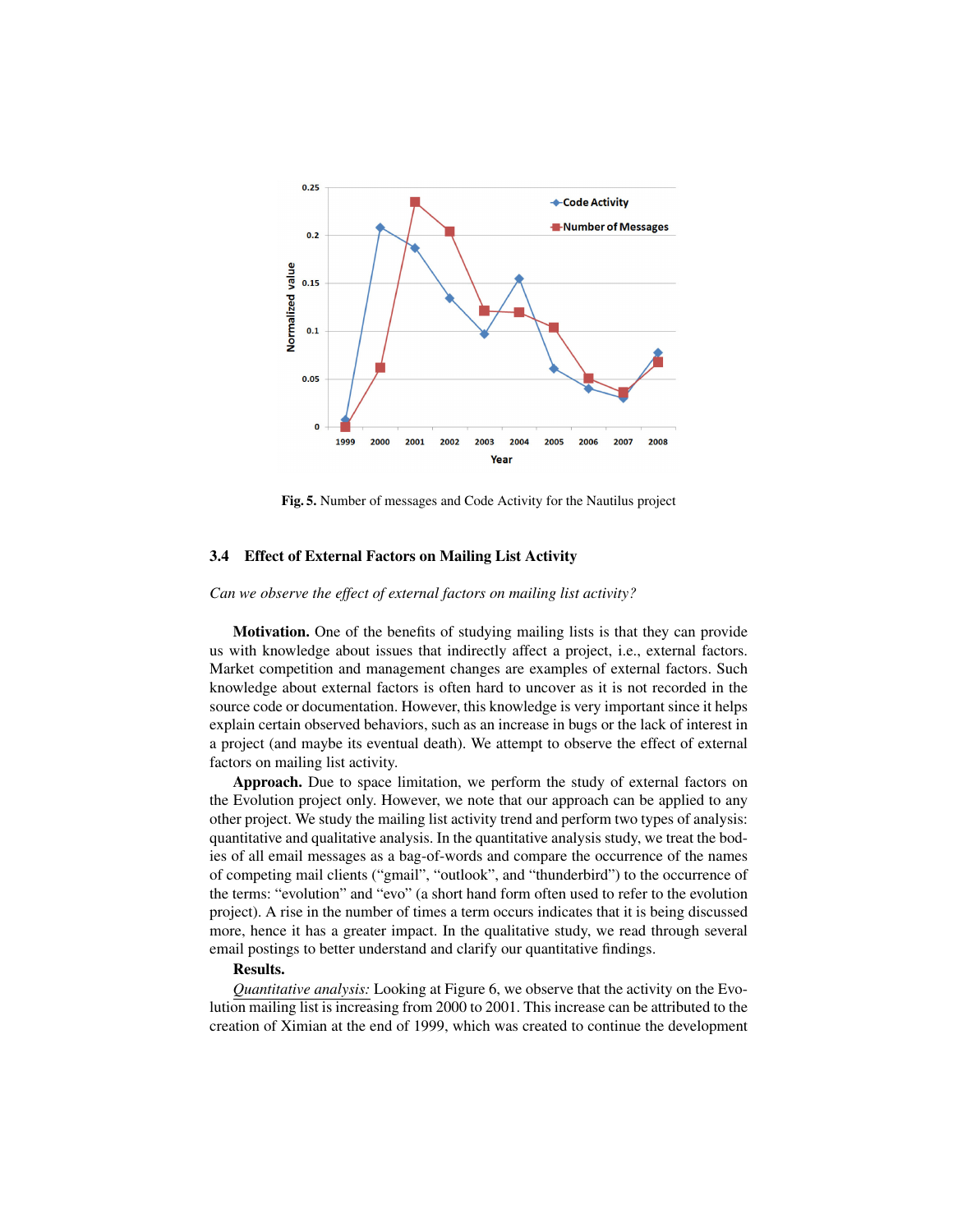

Fig. 6. Messages per year on the Evolution mailing list

of the Evolution project [9]. This acquisition increased the attention and support for the Evolution project, hence the continuing increase in mailing list activity.

Then, from the year 2001 on, we observe a steady decline in mailing list activity (except for a small increase in activity in the year 2003). Market competition, along with organizational changes may have caused this decline. The results of the quantitative study (which measures the frequency of occurrence of terms in the message bodies per year) are shown in Figure 7. We observe a steady decrease in the use of the terms "evolution" and "evo", suggesting that the Evolution project is being discussed less frequently. At the same time, there is a steady increase in the number of times its market competitors "gmail", "outlook" and "thunderbird" are being mentioned.

*Qualitative analysis:* We read through several mailing list posting to better understand our aforementioned quantitative findings. The following quotations are excerpts from discussions that took place when a declining level of activity was observed:

"*...Furthermore, I can't find where in the Tools menu to change this: the option is no longer present on any of the dialog boxes. Which is why I'm sending this with Thunderbird...*"

"*...Unless Ximian implements some features that aren't important to Ximian but are important to its users, evo will be relegated to "toy" status. I'm currently struggling to remain with my current distro of SuSE+Ximian in my business, but the lack of meaningful support in both components is forcing my hand to look around for another solution...*"

We believe that these excerpts show that the Evolution mail client was and is losing market share due to competition from other competing mail clients, such as Thunderbird, with many of the postings pointing people to competing products.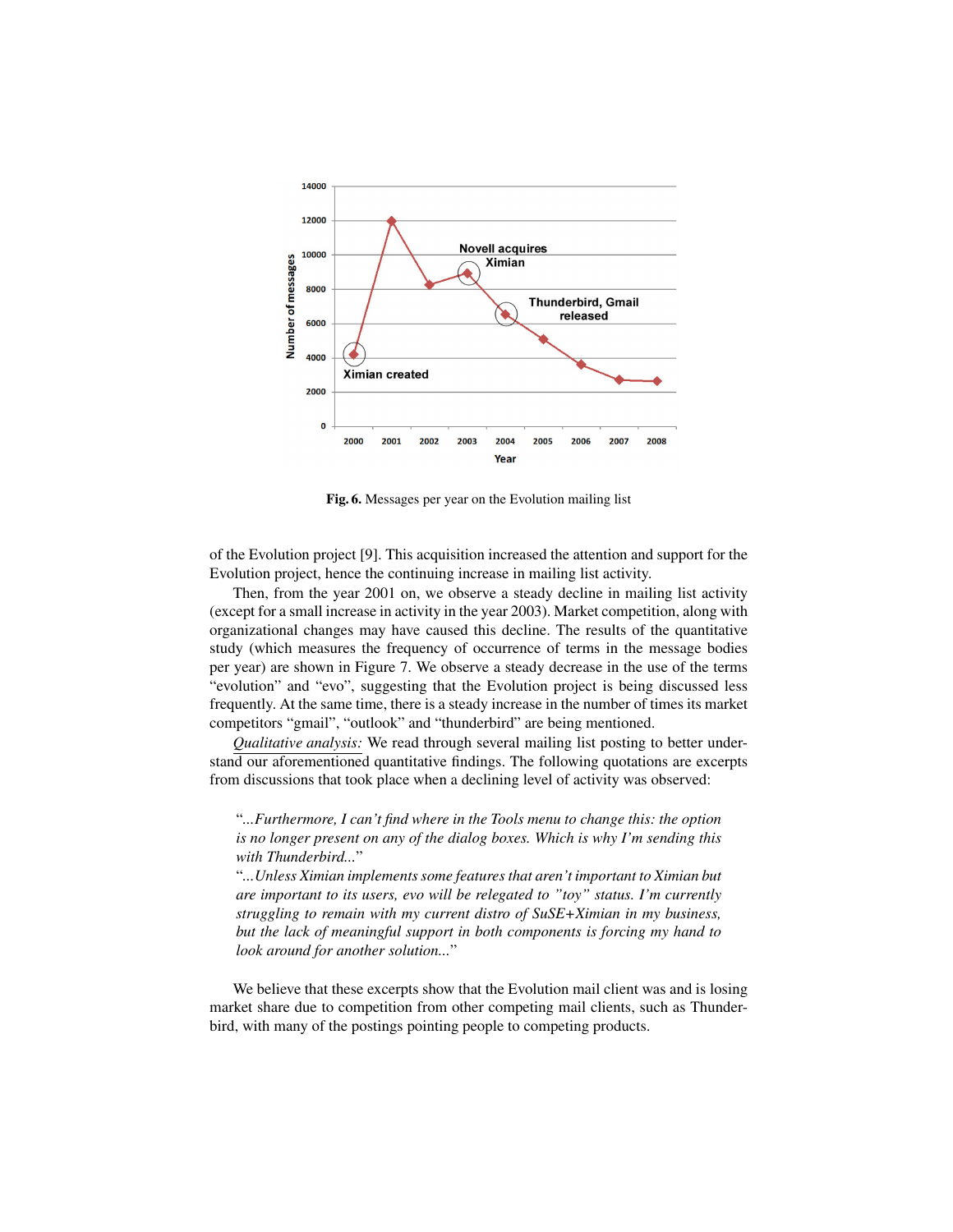

Fig. 7. Frequency of terms in the Evolution mailing list

As for the spike in activity on the Evolution mailing list in the year 2003, we believe this can be attributed to Novell's acquisition of Ximian in late 2003 [9]. We counted the occurrence of the term "novell" in the mailing list and found that the number of times the term "novell" was mentioned on the Evolution mailing list spiked from 13 in 2003 to 574 in 2004 (as depicted in Figure 7). This spike is most likely due to hype surrounding Novell's acquisition, which quickly dies off in the coming years.

This study on external factors suggests that mailing lists can be leveraged to study the effect of external factors on a project. Furthermore, such information can be used to explain design decisions that happened in the past.

ĺ.

 $\overline{a}$ 

*External factors affect mailing list activity.*

## 4 Threats to Validity

✄

 $\overline{a}$ 

In our stability analysis, we used the names of developers as identifiers. Although we used heuristics to resolve multiple aliases [2] (i.e. participants who use multiple email address and names), we were not able to deal with some rare cases. Additionally, in our study we assume that all mailing list participants are developers. This assumption is true for the vast majority of the cases (especially since we are considering developer mailing lists), but in some cases, it is possible that a participant on the developer mailing list is not engaged in any developmental effort.

In our studies on source code activity and external factors, we measure the frequency of key terms that we associate with specific topics (i.e. the term "maintain" with the topic maintenance). Although our list is not exhaustive and does not contain all the terms that may be associated with the respective topic, we believe that the terms used in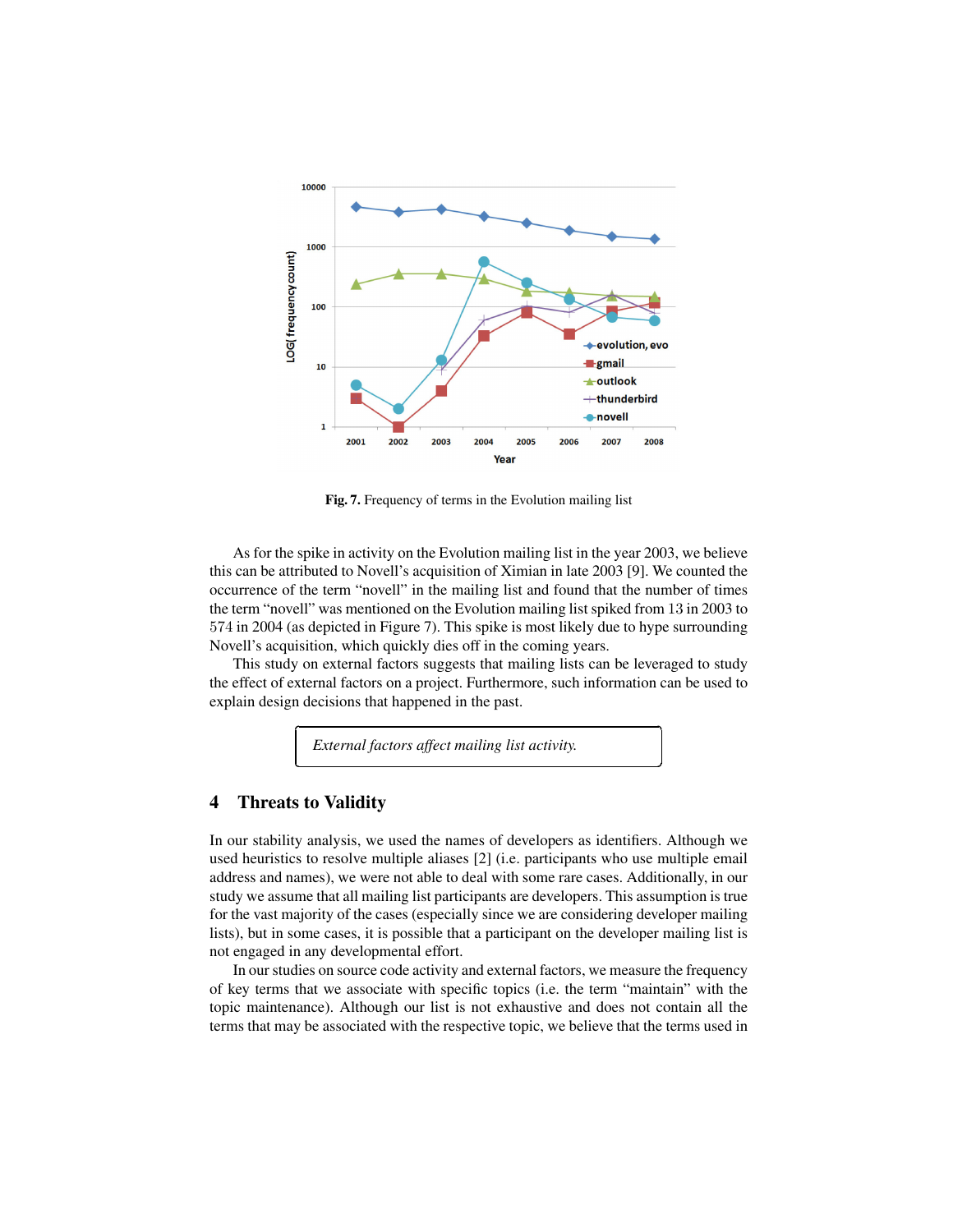our study are the most common and cover the majority of the terms that would be used to refer to the topic.

Finally, our findings may not generalize to all open source projects.

## 5 Related Work

Previous work used mailing lists to study the social structure of developers. Bird *et al.* [4, 5] used mailing lists to study the social networks created by developers and nondevelopers. In their follow-on work [7], they extracted the sub-community structure from these social network and studied their evolution over time. Ogawa *et al.* [12] used Sankey diagrams to visualize evolving networks in mailing lists and concluded that social behavior can be related to events in a project's development.

In addition, several studies used mailing lists to study developer morale, work times and the code review process. Rigby and Hassan [15] performed a psychometric study on the Apache httpd mailing list to identify the personality types of open-source software developers and gain insight on the level of optimism in pre- and post release phases. Tsunoda *et al.* [17] used mailing lists to analyze developer work times and found that the ratio of committer messages sent during overtime periods is increasing every year. Weissgerber, Neu and Diehl [18] used mailing lists to study the likelihood of a patch getting accepted.

Furthermore, other studies used mailing lists to study developer coordination, motivation and knowledge sharing. Yamauchi *et al.* [19] studied the coordination mechanisms used by OSS developers to achieve smooth coordination. They found that spontaneous work coordinated afterward is effective, rational organizational culture helps achieve agreement among OSS members and communications media, such as CVS and mailing lists, moderately support spontaneous work. Lakhani and von Hippel [21] used mailing lists to study the motivating factors of OSS participants to perform mundane tasks. They found that direct learning benefits is one of the main motivators for these participants to conduct such tasks. Sowe *et al.* [20] studied knowledge sharing between developers in mailing lists. They found that developers share knowledge a lot.

Other work combined the information extracted from mailing lists with information from other repositories (e.g. the source code repository). Robles and Gonzalez-Barahona [16] used information from multiple historical archives to assist in accurately identifying actors. Baysal and Malton [1] used the similarity between mailing list and source code archives to identify architectural changes. Bird *et al.* [6] combined the use of mailing lists and the source code repository to study the time it takes for developers to be invited into the core group of a project.

Our work recognizes the central role played by mailing lists and, to the best of our knowledge, is the first to perform an exploratory study using a large number of mailing lists. The study on the communication style of participants and their stability is novel and complements previous work. For example, previous work on social network analysis, developer morale, work times and evolution could have treated dominant and casual group differently and put more emphasis on the dominant group findings. Doing so would enhance the impact of their findings and provide a better understanding of the phenomena being observed. The findings from our source code activity and ex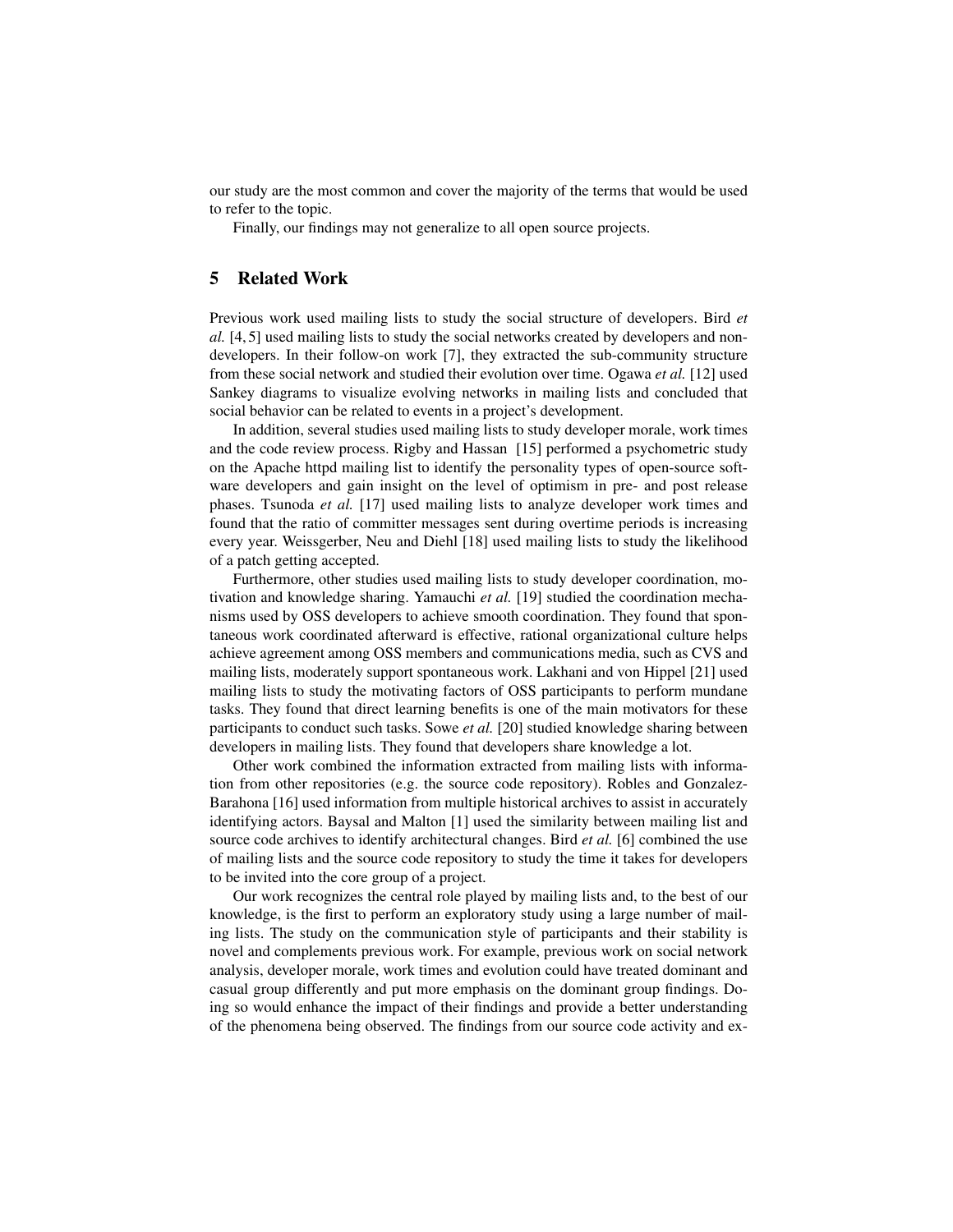ternal factors studies can assist researchers who use mailing lists in combination with source code repositories (e.g.  $[1, 13]$ ) better understand the relationship between the two. Further, taking into account the effect of external factors may help explain some unexpected observations.

## 6 Conclusions

In this paper, the central role of mailing lists was studied through an exploratory study. The study centered around three aspects: developers, source code and external factors.

Our findings indicate that a small number of participants (dominant group) account for the majority of the messages posted on mailing lists. The dominant group is very active and engaging with others and its composition is very stable (3 times more stable than casual members). In addition, we found that mailing list activity is closely related to source code activity and mailing list discussions are good indicators of the types of source code changes being carried out on the project. Lastly, we showed that external factors affect mailing list activity.

## References

- 1. O. Baysal and A. J. Malton. Correlating social interactions to release history during software evolution. In *MSR '07: Proceedings of the Fourth International Workshop on Mining Software Repositories*, page 7, 2007.
- 2. N. Bettenburg, E. Shihab, and A. E. Hassan. An empirical study on the risks of using of off-the-shelf techniques to process mailing list data. In *ICSM'09: Proceedings of the 25th International Conference on Software Maintainance*, 2009.
- 3. C. Bird, A. Gourley, and P. Devanbu. Detecting patch submission and acceptance in oss projects. In *MSR '07: Proceedings of the Fourth International Workshop on Mining Software Repositories*, 2007.
- 4. C. Bird, A. Gourley, P. Devanbu, M. Gertz, and A. Swaminathan. Mining email social networks. In *MSR '06: Proceedings of the 2006 international workshop on Mining software repositories*, pages 137–143, 2006.
- 5. C. Bird, A. Gourley, P. Devanbu, M. Gertz, and A. Swaminathan. Mining email social networks in postgres. In *MSR '06: Proceedings of the 2006 international workshop on Mining software repositories*, pages 185–186. ACM, 2006.
- 6. C. Bird, A. Gourley, P. Devanbu, A. Swaminathan, and G. Hsu. Open borders? immigration in open source projects. In *MSR '07: Proceedings of the Fourth International Workshop on Mining Software Repositories*, page 6, 2007.
- 7. C. Bird, D. Pattison, R. D'Souza, V. Folkiv, and P. Devanbu. Latent Social Structure in Open Source Projects. In *FSE '08: Proceedings of the 2008 ACM SIGSOFT symposium on the Foundations of Software Engineering*, pages 24–35, 2008.
- 8. B. Boehm and V. R. Basili. Software defect reduction top 10 list. *Computer*, 34(1):135–137, 2001.
- 9. D. M. German. The gnome project: a case study of open source, global software development. *Software Process: Improvement and Practice*, 8(4):201–215, September 2004.
- 10. D. M. German. Using software trails to reconstruct the evolution of software: Research articles. *J. Softw. Maint. Evol.*, 16(6):367–384, 2004.